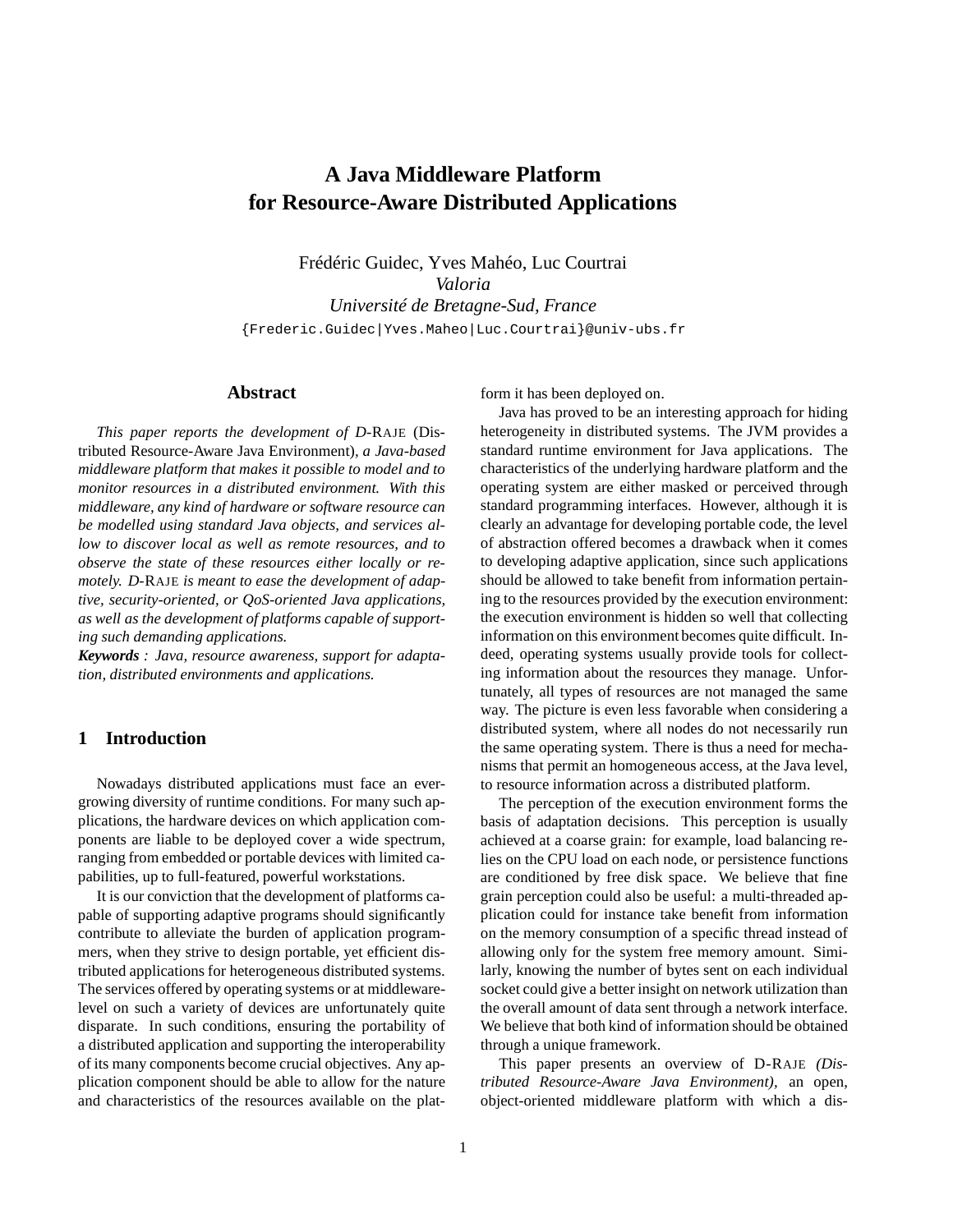tributed system can be modelled and monitored using Java objects that reify the various resources offered in this system. Our main objective is to develop some middleware that makes it possible for higher-level pieces of software (eg application programs) to perceive their runtime environment, so that they can adapt their behaviour to the characteristics of this environment, and to possible dynamic variations in these characteristics. As a general rule, we qualify as "resource" any hardware or software entity a software component may use during its execution. The resources considered to date in the platform include system resources (CPU, system memory, swap, network interfaces, etc.) that chiefly characterize the underlying hardware platform, as well as other resources (sockets, processes, threads, directories, files, RMI servers, etc.) that rather pertain to the applicative environment considered. Besides allowing that resources be modelled and handled as Java object, D-RAJE implemements mechanisms that make it possible for applications to discover the existence of a specific resource (or kind of resource) in their environment; to search for a specific resource (or kind of resource) in their environment; to ask for the condition (ie state) of a specific resource or to be notified when changes occur in the state of a resource.

Since D-RAJE is dedicated to resource modelling and monitoring in a distributed system, the dissemination of resources in this kind of environment must be allowed for. The above-mentioned mechanisms are thus implemented in such a way that all resources can be identified and monitored in a homogeneous way, regardless of where they are located.

The remaining of this paper is organized as follows. Related work is discussed in Section 2. Section 3 explains how resources are modelled in D-RAJE. Mechanisms offered for the distributed management of resources are described in Section 4. Section 5 details some implementation choices. Lastly, Section 6 summarizes the paper and mentions cases of D-RAJE utilization.

## **2 Related work**

Resource modelling and monitoring has justified much effort in the past few years. Considering only fine-grain resources on a per host basis, some of the services D-RAJE offers for modelling and monitoring resources compare with those offered by JRes [5], GVM [2], and KaffeOS [1]. These works are mostly devoted to providing a secure environment for application programs based on variations –or extensions– of the traditional sandbox security model (as implemented for example in the standard Java Runtime Environment). However monitoring is limited to a pre-defined set of general resource categories (such as the network and the filesystem). Our approach differsin that D-RAJE primarily defines a framework for resource modelling and monitoring, and provides a number of generic tools and facilities in order to ease the integration and the support of resources of any kind.

As far as the distribution of resources is concerned, several works have been –or are being– carried out in the context of network computing or grid computing. D-RAJE generally does not share the same overall objective and differs in the granularity of the resources handled. In the industrial area, the Data Management Task Force proposes a Common Information Model [7], a set of object oriented models that form the basis of several products for managing systems and networks across multiple organizations. In the context of grid computing, many projects propose tools for modelling and monitoring the resources scattered in a large scale distributed environment [9]. They often rely on distributed directory services (eg. Globus [6], Condor [12]) or follow an object-oriented approach (eg. Legion [3], Javalin [11]) to store and retrieve resource information. The resources considered in these environments are mainly coarse-grain resources, such as computing nodes or storage units. The objective is to be able to collect information about disseminated resources in order to manage the allocation of some of these resources for the execution of a given set of computational-intensive jobs. The distributed operating system 2K [8] aims at providing an adaptable architecture for developing and deploying distributed services across heterogeneous platforms. Resource management in 2K relies on Corba and resource allocation based on the needs of application components is considered as a part of the resource management process. The scope of D-RAJE is somehow more restricted, as its purpose is to serve only for distributed resource modelling and monitoring. Services specifically dedicated to resource allocation, resource reservation or QoS provision can be built on top of D-RAJE, but their definition and their implementation remain outside the scope of this project [10].

Our work with D-RAJE is thus focused on providing an easy-to-use, extensible Java framework for resource modelling and monitoring in a distributed environment. Its main purpose is to support distributed Java applications that can adapt themselves to –possibly fine-grain– resource information.

## **3 Resource modelling**

The architecture of D-RAJE is organised around a class hierarchy in which a Java class is defined for each resource type. Figure 1 shows some of the classes we have defined so far. The classes shown in this figure either reify typical system or hardware resources (CPU, memory, etc.), as well as other resources that are not necessarily identifiable as hardware or system parts (such as an RMI registry, or an RMI server).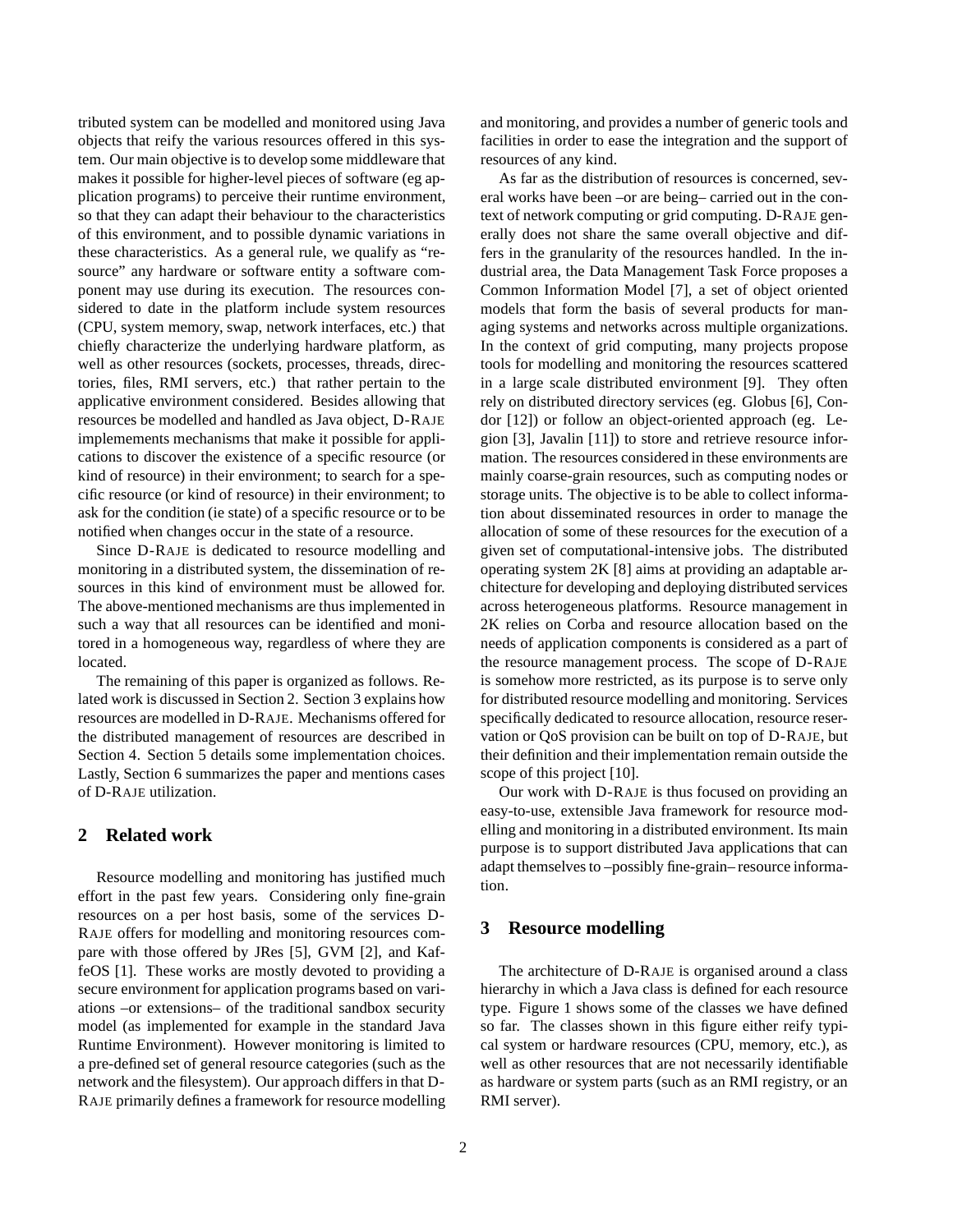

**Figure 1. Object-based modelling of common system and non-system resources.**

By modelling all kinds of resources in D-RAJE, our prime objective is to provide Java programs with means to perceive their runtime environment. We also permit that programs identify, locate, and monitor these resources using the generic facilities implemented in D-RAJE.

The class hierarchy used for modelling resources in D-RAJE was designed so as to be easily extensible. As a consequence, any new kind of resource can be included in the hierarchy at any time and with minimal effort. D-RAJE should actually be perceived as a design framework, rather than on a pre-defined toolkit or Java package. Similarly, the classes we have developed so far should simply be considered as examples, as they are meant to demonstrate how resources can be reified and then handled as Java objects in D-RAJE.

As shown if Figure 1, a class meant to reify a resource type in D-RAJE must implement the *Resource* interface. This interface serves as the root of the hierarchy of resource classes, but it also specifies that any resource object should have a unique identifier, and that it should be capable of producing an observation report on demand. Resource identification and observation reporting are important topics in D-RAJE. They are discussed in details in sections 3.2 and 4.1.

## **3.1 Reification of resources**

Detailed information about low-level resources is usually not available to programmers of Java applications. One of our objectives in this project is to bring forth such information through the boundaries of the JVM, so that Java programmers can take benefit from this kind of information.

Each of the classes reifying system resources in D-RAJE defines methods for consulting the state of the actual resource it models. For example, by calling appropriate methods on an instance of class *Memory* one can consult the amounts of free and used physical memory in the system. The abstract class *NetworkInterface* similarly defines a set of methods for consulting the state of any kind of network interface, and descendants of this class provide additional methods for consulting attributes that only make sense for specific kinds of interfaces (such as the number of collisions registered by an Ethernet interface, or the radio channel currently used by a wireless interface).

The notion of "resource" can actually be extended far beyond that of basic hardware or system parts. Many software elements can also be considered as resources. Indeed, as soon as a piece of software provides a specific service that can be used by other elements (such as entire application programs, or other pieces of software), then it too can be considered as a "resource". For example, an RMI server is a resource for potential RMI clients. Similarly, when considering a deployment platform where transmissions through a network can somehow be restricted (based for example on the range of accessible remote IP addresses and ports), each transmission socket can in turn be perceived as a resource. We sometimes use the terms "conceptual resource" or "applicative resource" to denote those resources that cannot be directly or systematically identified as hardware or system parts, but that definitely provide a service that may be of interest to application programs.

## **3.2 Observation reports**

Any object that implements the *Resource* interface defines specific methods that allow the consultation of the current state of the resource it models. However each resource type defines a very specific set of methods. This approach makes it difficult to monitor heterogeneous sets of resources using a single, generic scheme. Observation reports were defined in D-RAJE so as to circumvent this constraint. An observation report is meant to capture and to preserve information about the state reached by a given resource at a given time. A hierarchy of Java classes was developed (see Figure 2) so as to define different kinds of observation reports,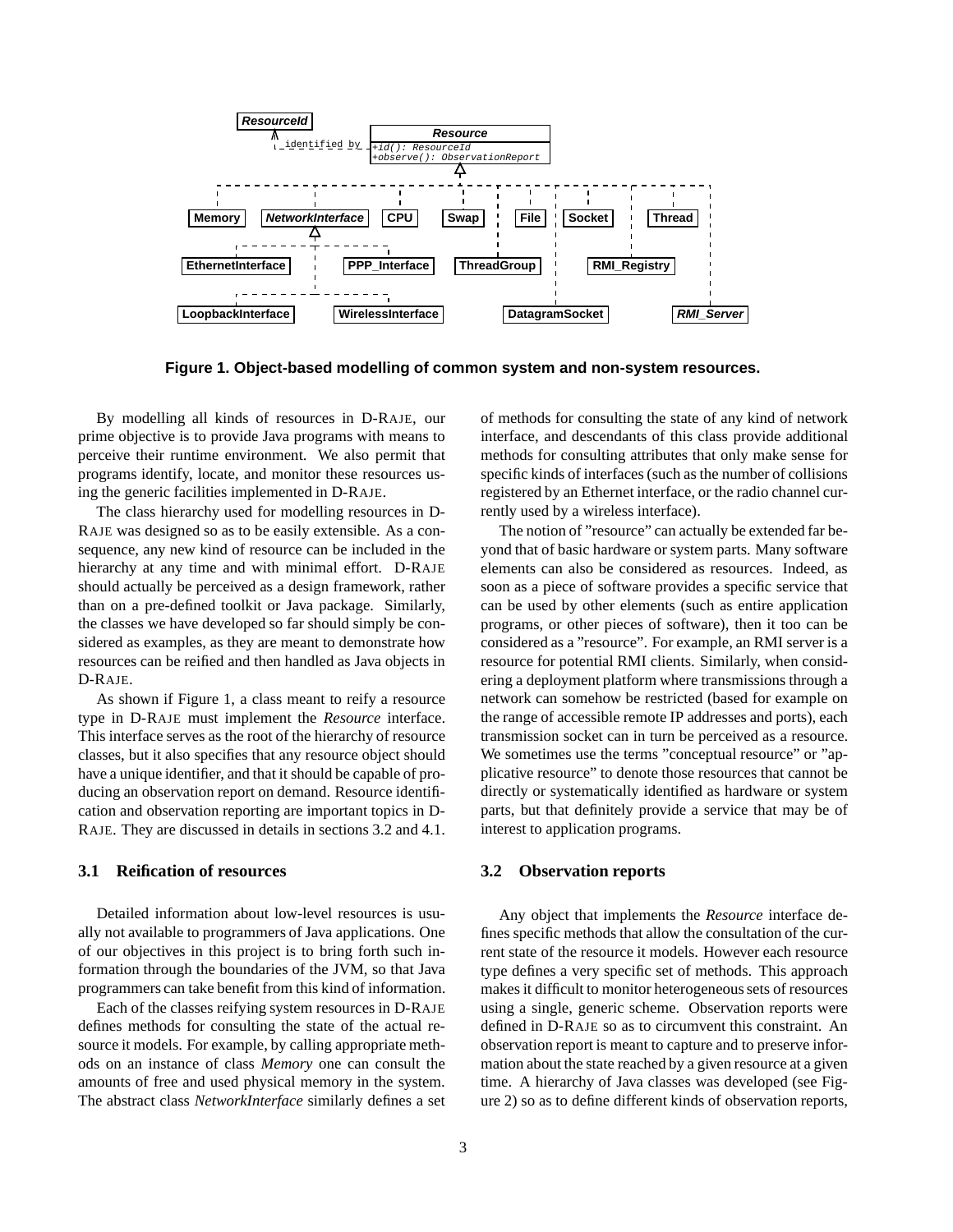and facilities implemented in D-RAJE allow the generation, the collection, and the management of such reports.

A specific kind of report must be defined for each resource type. As a consequence the hierarchy of observation report classes somehow mirrors that of resource classes, and most of the methods defined in resource classes in order to consult the state of the resources they model have a counterpart in the corresponding observation report classes. The method *observe()* declared in interface *Resource* (see Figure 1) provides a generic access point for requesting observation reports from resources of any kind. Any resource class defined in D-RAJE must implement this method. This approach makes it possible for application programs to request reports about resources using a generic scheme (by calling method *observe()*), regardless of the actual type of the resources considered, and regardless of the type of the reports thus obtained.

#### **3.3 Sporadic system resources**

Any kind of resource can be modelled as a Java object in D-RAJE. To achieve this goal the first condition is that a Java class be defined for this kind of resource. The second condition is that one or several instances of this class be created at runtime in order to model the resources that actually exist in the system.

Fulfilling the second condition may in some cases be quite difficult for system resources. Consider an application programmer who wishes to monitor the state of each network interface in the system. If this system is a workstation with a permanent connection to a LAN infrastructure, then there is probably no ambiguity as to which network interface must be modelled as a Java object. The programmer simply needs to know the name of the device associated with this interface at system level (such as "eth0", see line 1 in the example below), and create a resource object accordingly (all *NetworkInterface* classes take the name of a network device as a construction parameter). Now, if the system is actually a mobile laptop, then this system may show a highly dynamic behavior as far as network connectivity is concerned. In such a case where system resources can appear and disappear dynamically, there is a need for tools that can help the programmer discover system resources and keep informed about the creation and deletion of sporadic system resources. A few such tools have already been implemented in D-RAJE for specific resource types. For example a monitor was implemented, whose role is to poll the system periodically in order to keep informed about network interfaces. This monitor maintains a population of *NetworkInterface* objects, and whenever a network interface appears or disappears in the system the monitor updates this population accordingly. Line 2 and 3 in the example below illustrates the use of this kind of monitor.

| $\frac{1}{10}$ Create a known resource<br>Resource $r = new EthernetInterface("eth0")$ ;                                                                           |
|--------------------------------------------------------------------------------------------------------------------------------------------------------------------|
| $// (2)$ Create a monitor<br>$ResourceDiscovery$ rd = new EthernetDiscovery();<br>// (3) Get the set of current network interfaces<br>$Set s = rd.getResource()$ ; |

As a general rule, similar monitors can be designed to monitor any kind of resource whose persistence in the system is not guaranteed (eg PCMCIA or USB devices). In the future we plan to design specific tools for interacting with plug-and-play mechanisms, such as the Linux HotPlug package.

#### **4 Dealing with distributed resources**

D-RAJE handles every *Resource* object created on any host of the distributed platform. This handling is performed by the main component of D-RAJE called the "resource manager". This component is spread over the distributed system and is accessible to the user through an instance of the *ResourceManager* class. The resource manager provides several services across the distributed platform: it registers every creation or destruction of a resource object, identifies and locates every resource object and offers some facilities for obtaining information about resources.

The current implementation of the resource manager is fully distributed. Each of the *ResourceManager* objects that contribute to the resource manager function maintains a registry of the resources created locally and cooperates with its counterparts using RMI.

#### **4.1 Resource identification and registration**

Resource objects can be created "manually" in an application program, or a pool of resource objects can be handled automatically or semi-automatically thanks to resource discovery facilities such as those described in Section 3.3. The mechanisms we designed can help identifying and tracking resources at runtime. They rely on a naming system that gives any resource a unique identity. Whenever a resource object is created, the constructor requests a unique identifier (object of type *ResourceId*, see Figure 1) from a *ResourceIdGenerator*. It then registers with the resource manager.

D-RAJE mostly proposes a framework for dealing with resource objects at runtime. Various implementations can fit in this framework, so that quite complex resource identification and registration systems (such as hierarchical ones) could very well be deployed. As a first step, the current implementation provides a flat naming scheme.

When a resource becomes of no interest for an application, it is likely that the application eventually maintains no reference to the resource object. As it desirable that this kind of object be garbage collected, the resource manager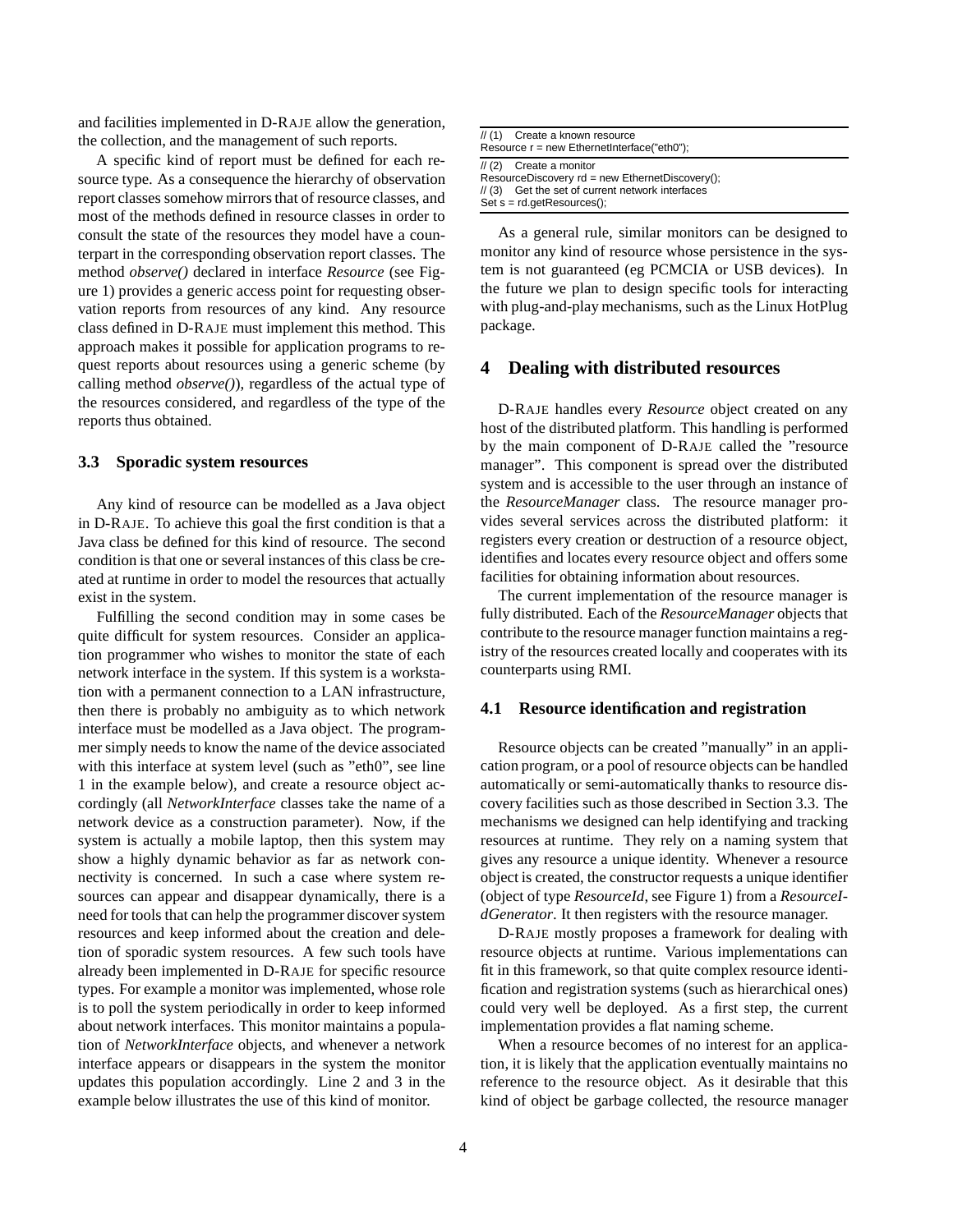

**Figure 2. Observation reports modelling.**

only uses weak references to resources objects so garbage collecting is possible.

#### **4.2 Resource tracking**

The number of resources in a distributed system may be quite high. We defined a collection of patterns that make it possible to look for resources, or to collect observation reports from resources, selectively. The interface *Search-Pattern* serves as the root of a hierarchy of classes that each describes a specific search strategy (Figure 3). Search patterns are meant to help focus on the resources located on a fraction of a distributed system.

The following segment of code shows how a resource manager can be requested to look for resources using different search patterns. In this example several patterns are used in order to specify that the search should apply (line 1) to local resources only; (line 2) to the resources located on a remote node whose identity is specified as an argument; (line 3) to all resources, wherever they are.

In this example, the method *getResourceIds()* is invoked on the resource manager. This method returns a set of identifiers of all known resources. One can then require that the resource manager collect and return an observation report concerning one of these resources (line 4, assuming that the value of *resId* was extracted from one of the three id sets).

#### **4.3 Resource classification and selection.**

The resources registered within a resource manager can be of various types (eg *CPU, Memory, Swap,* etc.). D-RAJE implements mechanisms for classifying and selecting resources based on the notion of "resource pattern".

The interface *ResourcePattern* (see Figure 3) defines a function *isMatchedBy(),* which takes a resource object as a parameter, and returns a boolean whose value depends on whether this object satisfies the considered selection criterion or not. In the most simple scenario resource selection can simply be based on the actual type of the resource object which is submitted to the test. More sophisticated selection mechanisms can also be implemented using the resource pattern mechanism. For example the class *Network-InterfacePattern* permits the selection of network interfaces based on various criteria. Of course this pattern will only select *NetworkInterface* objects, but it can also be used more selectively so as to match, for example, only those network interfaces that are multicast capable, or those that currently run in promiscuous mode.

The following example shows the creation of two resource patterns. The first pattern permits the selection of any *EthernetInterface* object. In this example the constructor of the pattern is called with no parameter, which means that any *EthernetInterface* object should be selected by this pattern. The second pattern makes it possible to select only those resource objects that model sockets resources, and that additionally satisfy the following selection criteria: the IP address of the remote host must belong to the 195.83.160/24 network, and the remote port must be in the range 0 to 1023. On the other hand, the local IP address and port the socket is bound to can take any value.

PortRange.AnyPort, **new** PortRange(0, 1023));

ResourcePattern ethPattern = **new** EthernetInterfacePattern(); ResourcePattern socketPattern = **new** SocketPattern(InetAddress.AnyAddress, "195.83.160/24",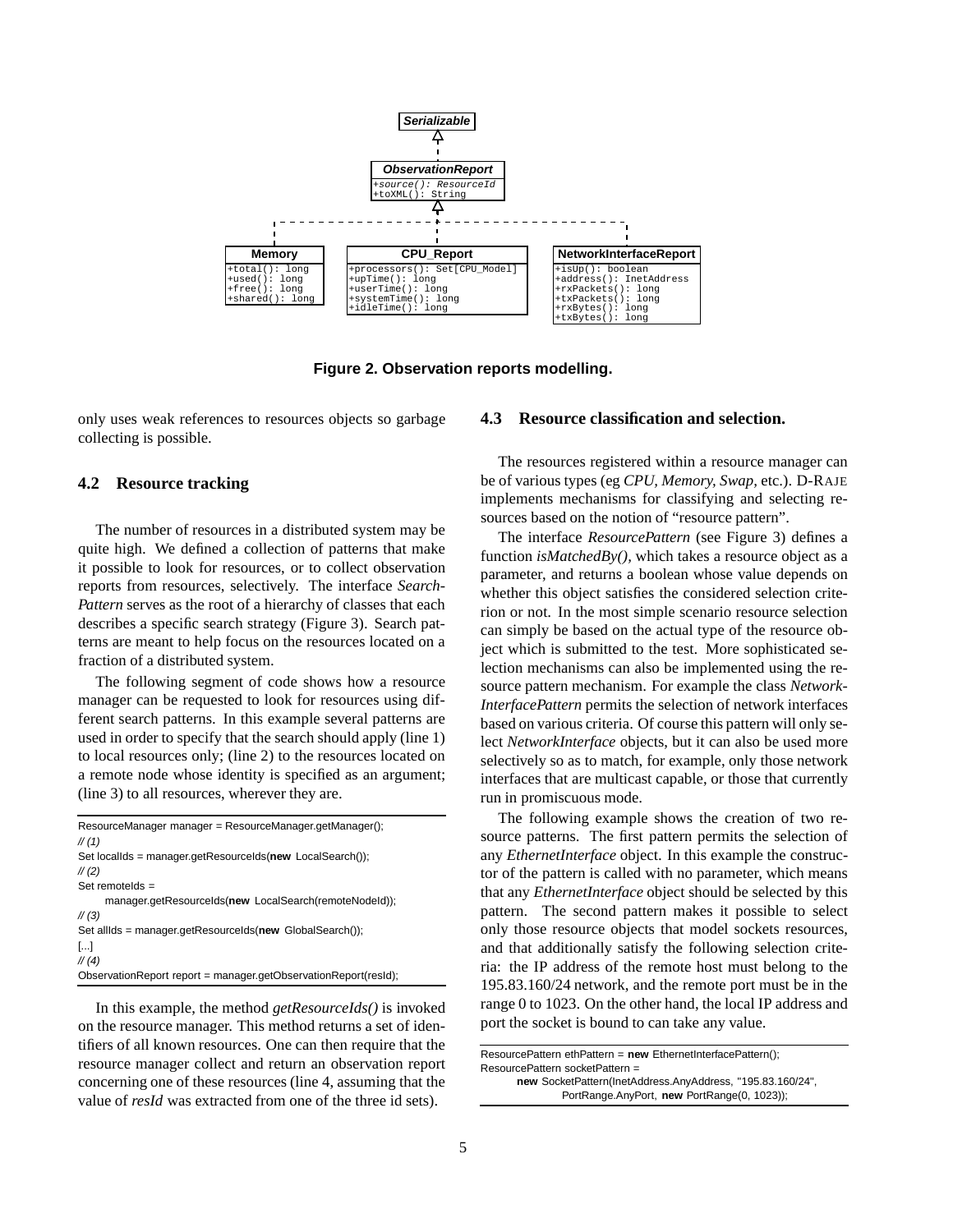

Figure 3. Modelling of the patterns that can be used to select resources (left-hand side of the hierar**chy) and to describe search strategies (right-hand side of the hierarchy).**

The resource manager can handle requests that take a *ResourcePattern* or a *SearchPattern* object (or both) as a parameter. One can thus request that the resource manager identify a specific set of resources, or collect observation reports from these resources according to a specific location specification.

## **4.4 Event notification**

In addition to direct observation that shows in the form of requests for observation reports sent to resources, D-RAJE allows observation to be delegated to parameterizable monitors. Indeed, The implementation of a simple – yet flexible – event model makes it possible to ask monitor objects to periodically observe some resources so as to be notified when specific events occur regarding the state of these resources.

The description of a set of interesting events is modelled by an *ObservationProfile* object which comprises a set of resource ids and an object implementing the *Observation-ReportPattern* interface. Observation report patterns are to observation reports what resource patterns are to resources. Interface *ObservationReportPattern* is the root of a hierarchy of classes that serve as event filters. Each of these classes provides a boolean method *isMatchedBy* that implements a predicate on an obervation report passed as a parameter. A the top level of the hierarchy we have report patterns that are used to filter events according to resource types (for example method *IsMatchedby* of class *SocketPattern* only verifies that its parameter is of type *SocketReport*). Under this level, we have defined more precise patterns that covers usual events. For example, the class *LowFreeMemoryPattern* makes it possible to detect that the free memory attribute value of a memory report is under a given threshold. The hierarchy can be easily extended by defining specific patterns for other events as long as they each pertain to one resource.

Event publishing is performed by an object implement-

ing the *ResourceMonitor* interface that handles a set of observation profiles. It is in charge of observing, at a given period, the resources cited in all its observation profiles and notifying the corresponding event sinks (an object implementing interface *Notifiable* is stored in each observation profile). Two classes currently implement the *Resource-Monitor* interface, offerring distinct monitoring schemes. In the first one, a resource monitor creates only one periodic observer (mainly a thread) that fetches possibly distant observation reports. Notification is thus performed locally. In the second scheme, periodic observers are dispatched close to resources and event notifications are transferred through the network. Event subscription is done by instanciating a monitor and passing it a set of observation profiles. Moreover, after a monitor has been created, its behaviour can be dynamically modified by changing its observation period or by adding/removing observation profiles.

Event notification is achieved by calling the *notify* method on the event sink object. The call holds a reference to an *ObservationEvent* object that contains a local timestamp as well as the information necessary to identify the origin of the event (a resource id) and the corresponding subscription (a reference to a resource monitor and an observation profile).

The following piece of code illustrates how a simple subscription is performed. In this case the user is interested in being notified whenever the free memory level of any node in the network goes either below 5 Mo or beyond 100 Mo. First the ids of all the memory objects are gathered (line 1); then two observation profiles are built, corresponding to the two kind of desired events (lines 2 and 3); and lastly the observation profiles are passed to a dispatched monitor constructor (line 4). The state of the memories will be observed locally with a period of 1000 ms. Notice that the object performing these calls is specified as the event sink for all the events generated (parameter *this* in lines 2 and 3).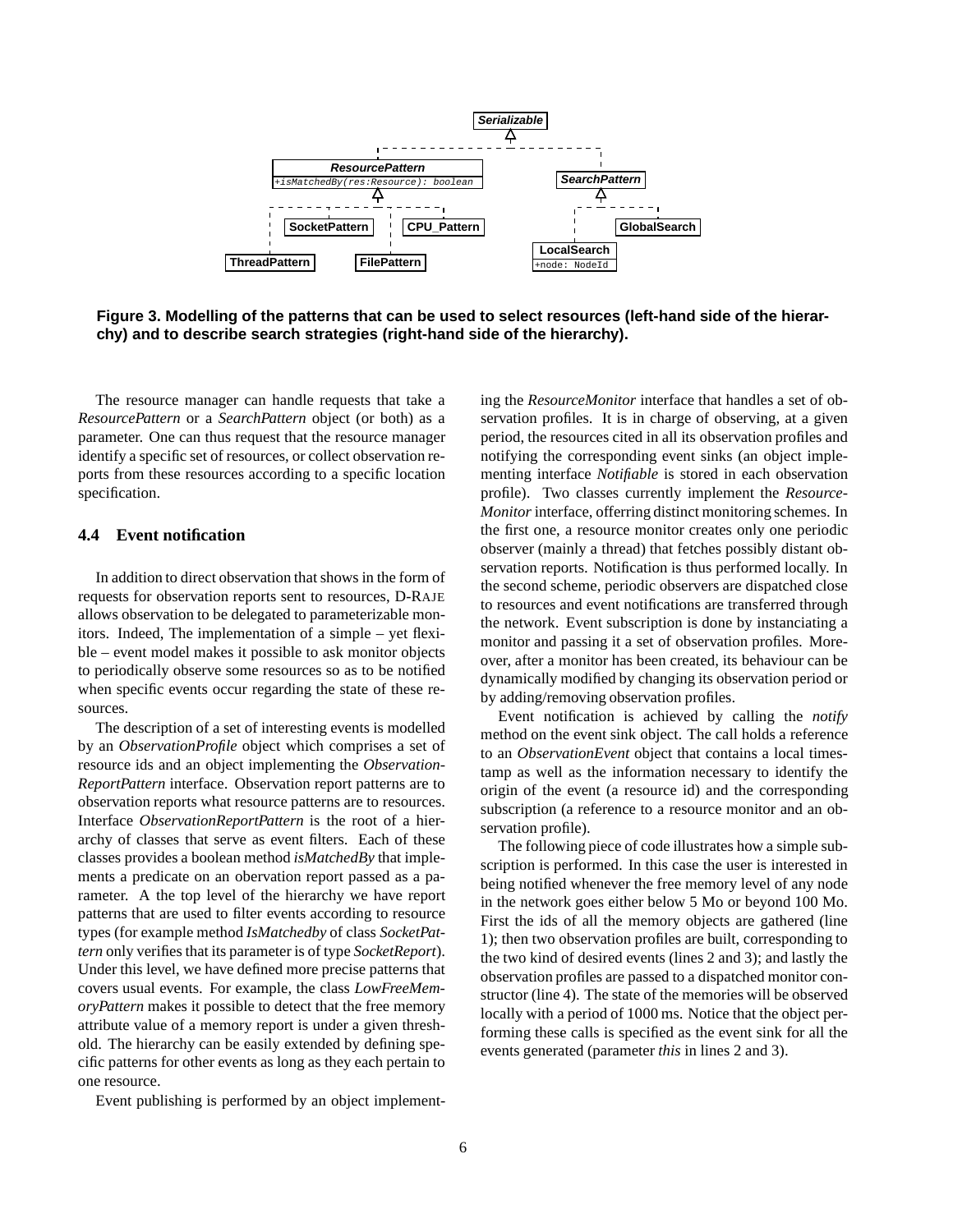| $\frac{1}{1}$ (1)                                                |
|------------------------------------------------------------------|
| Set all Memids $=$                                               |
| manager.getResourceIds(new MemoryPattern(), new GlobalSearch()); |
|                                                                  |
| $\mathcal{U}(2)$                                                 |
| ObservationProfile opLow =                                       |
| new ObservationProfile(allMemids,                                |
| new LowFreeMemoryPattern(5*Mo),                                  |
| this):                                                           |
| $\frac{1}{3}$                                                    |
| ObservationProfile opHigh=                                       |
| new ObservationProfile(allMemids,                                |
| new HighFreeMemoryPattern(100*Mo),                               |
| this);                                                           |
|                                                                  |
| $\frac{1}{4}$                                                    |
| $ResourceMonitor$ $rm =$                                         |
| new DispatchedResourceMonitor({opLow, opHigh},                   |
| 1000):                                                           |
|                                                                  |
|                                                                  |

## **5 Implementation details**

Obtaining in Java some information about hardware or system parts implies that the objects reifying these resources in D-RAJE interact with the underlying operating system in order to collect the pieces of information requested by the calling program. The implementation of the classes modelling system resources in D-RAJE relies on native C code, whose role is to get information from the OS. So far D-RAJE was only implemented over Linux; though, the architecture of D-RAJE was carefully designed so that it can be ported at low cost on a variety of operating systems.

The approach we have chosen for implementing conceptual resources is to change the definition and implementation of standard JDK classes when necessary. Only minor modifications were required in the source code of classes like *Socket*, *DatagramSocket*, and *File*. The problem was more complex for the class *Thread*, though, since our objective was to permit that the CPU time and the memory space consumed by each Java thread be observable at runtime. To achieve this goal the actual implementation of Java threads in the JVM (Kaffe 1.07) had to be altered significantly and the memory allocator had too be also modified. It is worth mentioning that the signatures of the methods defined originally in the JDK were left untouched, and the semantics of these methods was preserved as well.

Although performance was not our prior concern in the initial implementation, a set of preliminary measurements have been conducted, mainly to obtain the order of magnitude of observation timings, especially as far as distant access to resource information is concerned. A few partial results are presented in the following table. In this experiment, a client asks a server for an observation report concerning four different resources: the CPU, the physical memory, an Ethernet interface and a user-defined dummy resource that produces empty observation reports. The client and the server run on 2.5 GHz Pentium 4 machines (with Linux 2.4) linked by an Ethernet network (100 Mb/s and 10 Mb/s). The last line of the table reports analogous resource observations using RAJE, the version of D-RAJE

that restricts observation to the local host. The results show that although performances vary according to the type of resource, timings remain acceptable. Several ways of improvement are clearly possible, namely by replacing RMI by a more efficient transmission mode for cooperation between resource managers and by optimizing the management of the internal data structures of D-RAJE.

|                    | <b>CPU</b>       | <b>Memory</b>    | Eth. Int.        | <b>Dummy</b>     |
|--------------------|------------------|------------------|------------------|------------------|
| $D$ -RAJE 100 Mb/s | $1.8$ ms         | $1.5 \text{ ms}$ | 7.8 ms           | $1.4 \text{ ms}$ |
| $D$ -RAJE 10 Mb/s  | $2.5 \text{ ms}$ | $2.0 \text{ ms}$ | $8.5 \text{ ms}$ | $1.9 \text{ ms}$ |
| RAJE               | $0.095$ ms       | $0.095$ ms       | $5.0$ ms         | $0.002$ ms       |

# **6 Conclusion**

This paper has presented an overview of D-RAJE *(Distributed Resource-Aware Java Environment)*, an open, object-oriented Java middleware architecture that makes it possible to model and to monitor resources in a distributed environment. The types of resources considered goes beyond classical system resources such as memory or CPU. With D-RAJE, the user may model resources that are not directly associated with hardware devices. For example, applicative entities like a socket, a file, a RMI registry or a user thread may also be considered as resources.

D-RAJE permits the identification of resources and the consultation of their state across a distributed system. The objective is to provide homogeneous access to resource information. A distributed resource manager offers services to search for resources based on possibly complex selection criteria, and to obtain observation reports from the resources thus selected. Mechanisms for notification of events concerning resources' states are also available.

D-RAJE defines and implements an extensible framework that may be used to ease the development of adaptive, security-oriented, or QoS-oriented Java applications. It is not intended directly for end-users but could rather form a basis for higher level middleware. In this perspective, D-RAJE has been used in two projects that are being carried out in our laboratory. The first one is project Concerto which aims at allowing the deployment and the support of parallel adaptive software components on non-dedicated clusters of workstations [4]. Concerto uses the facilities offered by D-RAJE to permit the definition of dynamic adaptation strategies, based on the observation of resources of any kind. The extensibility of D-RAJE was exploited in project Concerto, as new types of resources were defined specifically for this project. JAMUS is another middleware architecture built on top of D-RAJE in order to experiment with the idea of resource contracting[10]. JAMUS is a platform that supports the deployment of so-called "untrusted" software components, provided that these components can